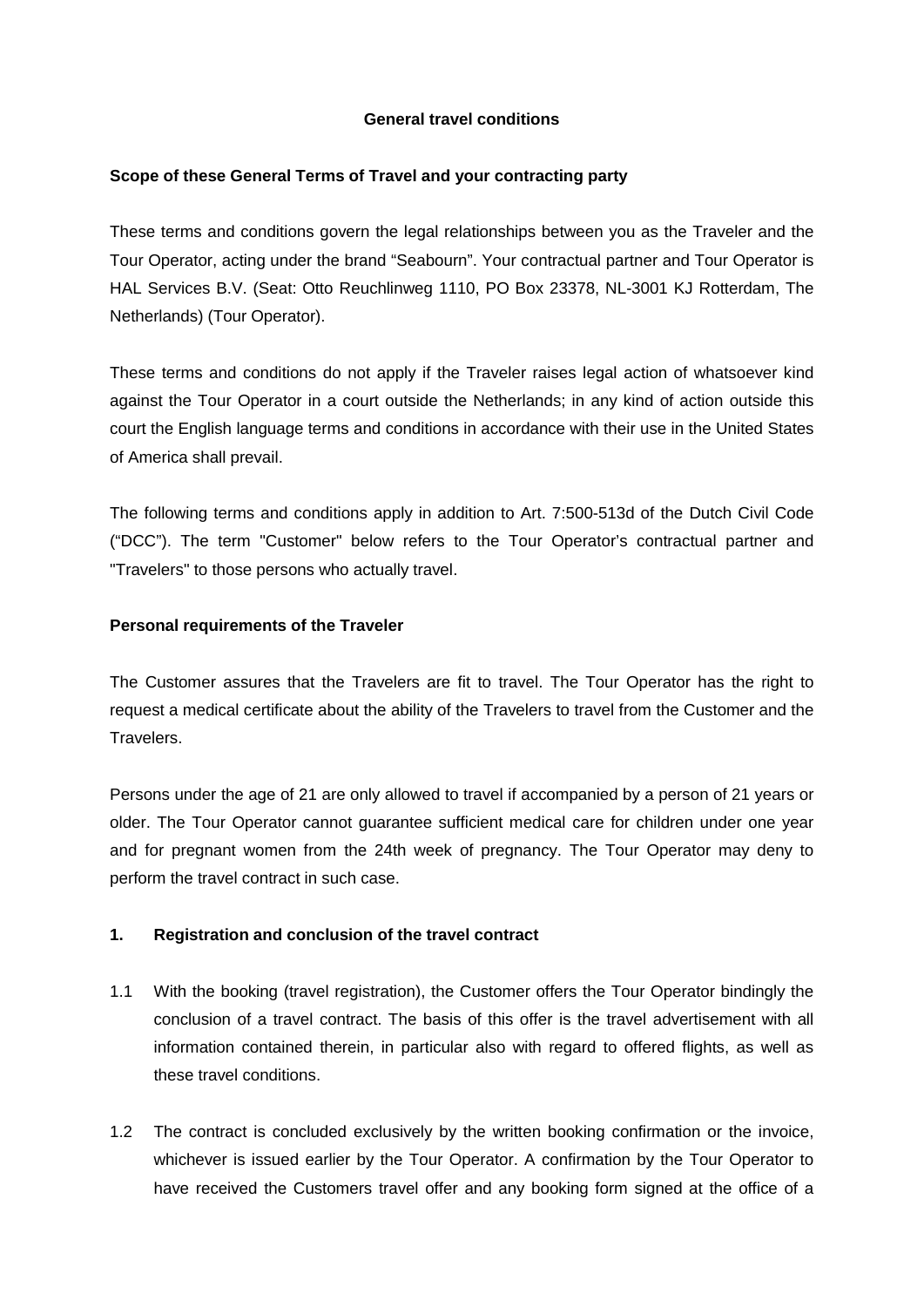travel agency shall not constitute acceptance of the travel contract. In the event of nonacceptance of the travel offer, the Tour Operator shall not be obliged to explicitly declare non-acceptance vis-à-vis the Customer and / or justify the non-acceptance.

- 1.3 The Customer shall also be responsible for all contractual obligations of the Travelers for whom he makes the booking unless otherwise explicitly confirmed by the Tour Operator.
- 1.4 If the content of the booking confirmation differs from the content of the travel offer, the Tour Operator shall be bound by this booking confirmation and such shall form a new travel offer. The travel contract is then based on the new offer, if the Customer accepts the new travel offer by express declaration, deposit, balance or travel.

## **2. Payment**

- 2.1 Upon conclusion of the contract, a down payment of 10% of the travel price will be due for payment. The final payment is due not later than 57 days (cruises of 59 nights or less) or 90 days (cruises of 60 nights or more) prior to departure, unless otherwise agreed by the Tour Operator.
- 2.2 If the Customer or the Traveler fails to pay the remaining payment in accordance with the agreed payment terms, the Tour Operator shall be entitled to withdraw from the travel contract after a reminder with a deadline, and to charge the Customer / Travelers with cancellation costs in accordance with section 4.2 sentence 2 to section 4.4.

### **3. Performance changes**

- 3.1. The offers and information about the contractual travel services given in travel advertisements, meaning the Tour Operator's own catalogue and official website correspond to the actual services of the Tour Operator at the time of publishing. Until receipt of the Customer's booking request by the Tour Operator, however, alterations of the Tour Operator's services are sometimes necessary for objective or practical reasons, which the Tour Operator expressly reserves to apply to the travel contract. The Tour Operator shall inform the Customer about these changes before concluding the contract.
- 3.2. Changes to essential travel services from the agreed content of the travel contract, which become necessary after the conclusion of the contract and which have not been caused by the Tour Operator against good will and faith, are – by taking into account the reasonable interests of the Tour Operator – permitted, however, always provided that those changes are reasonably acceptable for the Traveler. Reasonable are only changes due to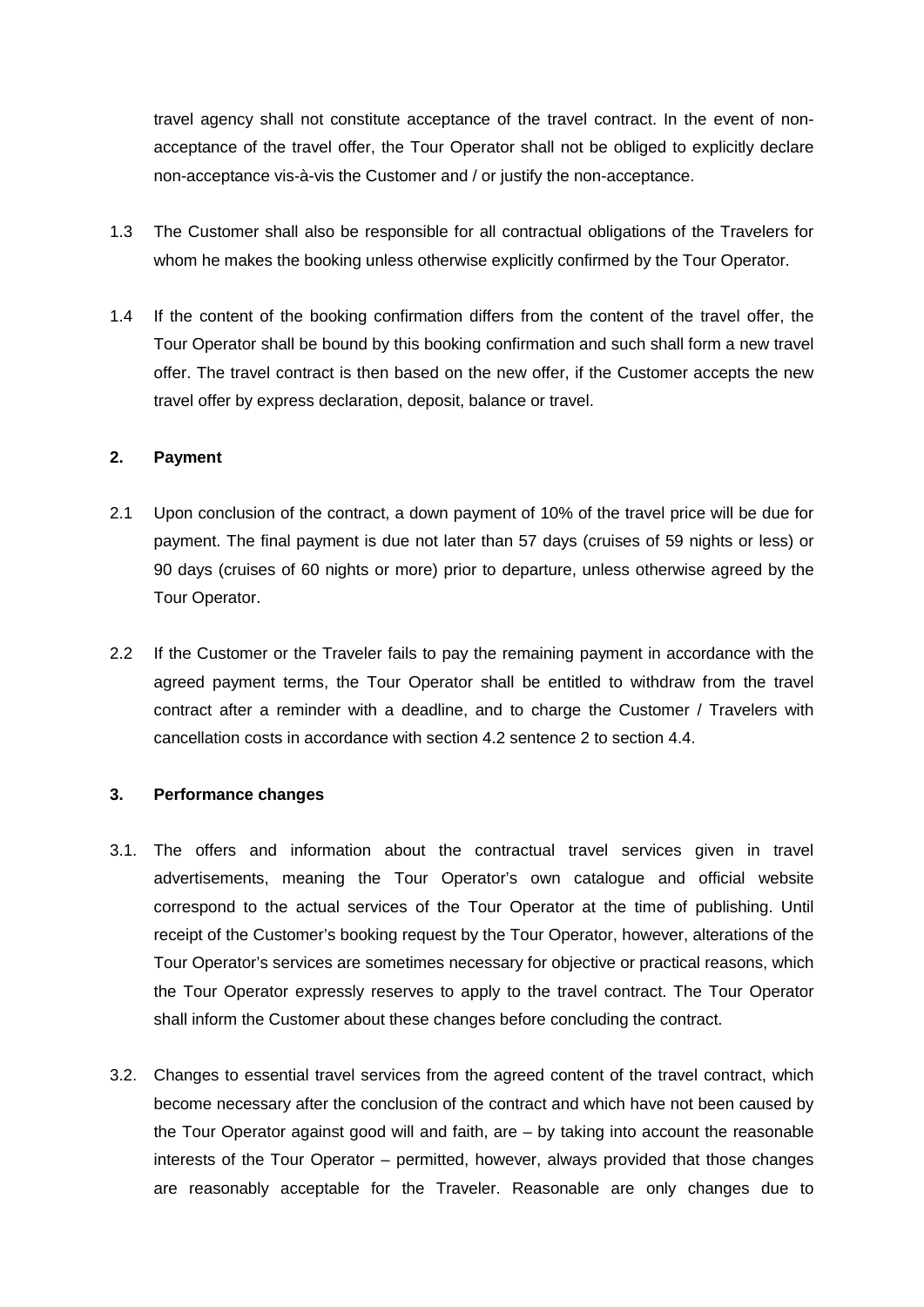circumstances that occur after the conclusion of the contract and which were not foreseeable for the Tour Operator at the conclusion of the contract. In addition, they should not change the character of the trip. In this context, changes to the travel and lay times and / or the routes (especially for security or weather reasons), which are decided by the sole discretion of the captain or the nautical department of the Tour Operator, both responsible for the ship, are permitted.

- 3.3. Any claims for compensation shall remain unaffected, unless the changed essential travel services are flawed.
- 3.4. The Tour Operator is obliged to inform the Customer about significant changes in service without undue delay after becoming aware of the reason for the change.
- 3.5. In the event of an essential change in a substantial travel service, the Customer is entitled to withdraw from the travel contract free of charge or is entitled to travel on an alternative but equivalent cruise, provided that the Tour Operator is able to offer such alternative cruise at no additional charge to the Customer. The Customer shall proclaim these rights without undue delay after the Tour Operator has changed the travel services as set out above or has been canceled the travel contract.

# **4. Cancellation by the Customer before departure / cancellation costs**

- 4.1 The Customer can withdraw from the trip at any time prior to departure. The notice has to be given to the Tour Operators below address (or by email). If the trip was booked via a travel agency, the notice can also be given to the agency. The Tour Operator recommends that the Customer should issue such notice in writing.
- 4.2 If the Customer/Traveler cancels before commencement of the trip or does not show up at the beginning of the cruise, the Tour Operator loses his right to claim the travel price. The Tour Operator may instead claim adequate compensation, unless the Tour Operator has attributably caused the cancellation, or where exceptional circumstances occur at the place of destination or its immediate vicinity which materially affect the conduct of the trip or the transport of persons to the destination; circumstances are unavoidable if they are out of control of the Tour Operator and if their consequences could not have been avoided by the Tour Operator carrying out all bearable precautions.
- 4.3 The amount of the compensation is determined by the travel price minus the value of the expenses saved by the Tour Operator and less what the Tour Operator acquires by otherwise using the travel services, which must be justified by the Tour Operator at the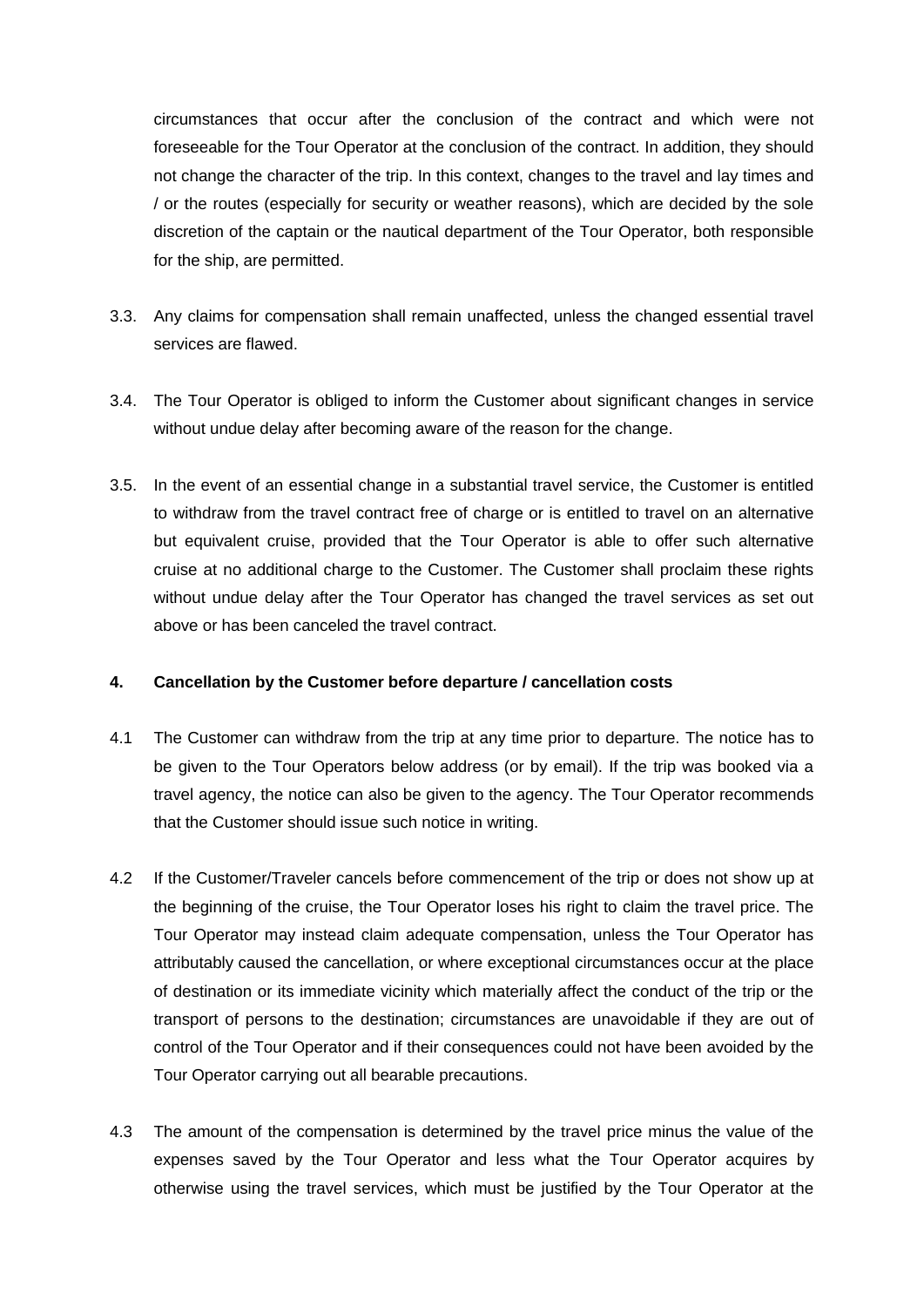request of the Customer. The Tour Operator has determined the following compensation scheme taking into account the period between the declaration of cancellation and the start of the trip, taking into account the expected savings in expenses and the expected earnings through alternative use of the travel services. The compensation will be calculated according to the time of receipt of the notice of cancellation as follows:

## **Cruises of 59 nights or less**

10% (deposit) after confirming until 57 days prior to departure 45% 56 - 42 days prior to departure 75% 41 - 16 days prior to departure 90% 15 - 6 days prior to departure 100% 5 days - day of departure/no show **Cruises of 60 nights or more** 10% (deposit) after confirming until 91 days prior to departure 45% 90 - 42 days prior to departure 75% 41 - 16 days prior to departure 90% 15 - 6 days prior to departure

100% 5 days - day of departure/no show

- 4.4 In any case, the Customer/Traveler is free to prove that no or substantially less damage has occurred than the lump sum demanded.
- 4.5 The Tour Operator reserves the right to demand higher, specified compensation in lieu of the aforementioned lump sums, insofar as the Tour Operator can prove that he has suffered damages exceeding the applicable lump sum. In this case, the Tour Operator is obliged to quantify and substantiate the compensation, taking into account the saved expenses and any other use of the travel services.
- 4.6 The Customer's mandatory right as provided for in Art. 7:506 DCC to request a third Traveler stepping into the rights and obligations arising from the travel contract remains unaffected by the above conditions. For such transfer of the contract to another person, the Tour Operator charge processing fees of EUR 50.00 (plus any charges levied by third parties, in particular airlines).

# **5. Rebooking**

5.1 If a Customer wishes to rebook another voyage offered by the Tour Operator, the Tour Operator should be approached in order to clarify whether such request can be met. The Customer / Traveler has no right to demand such change of the original travel contract and it is the Tour Operator's sole discretion to accept or reject such request. This does not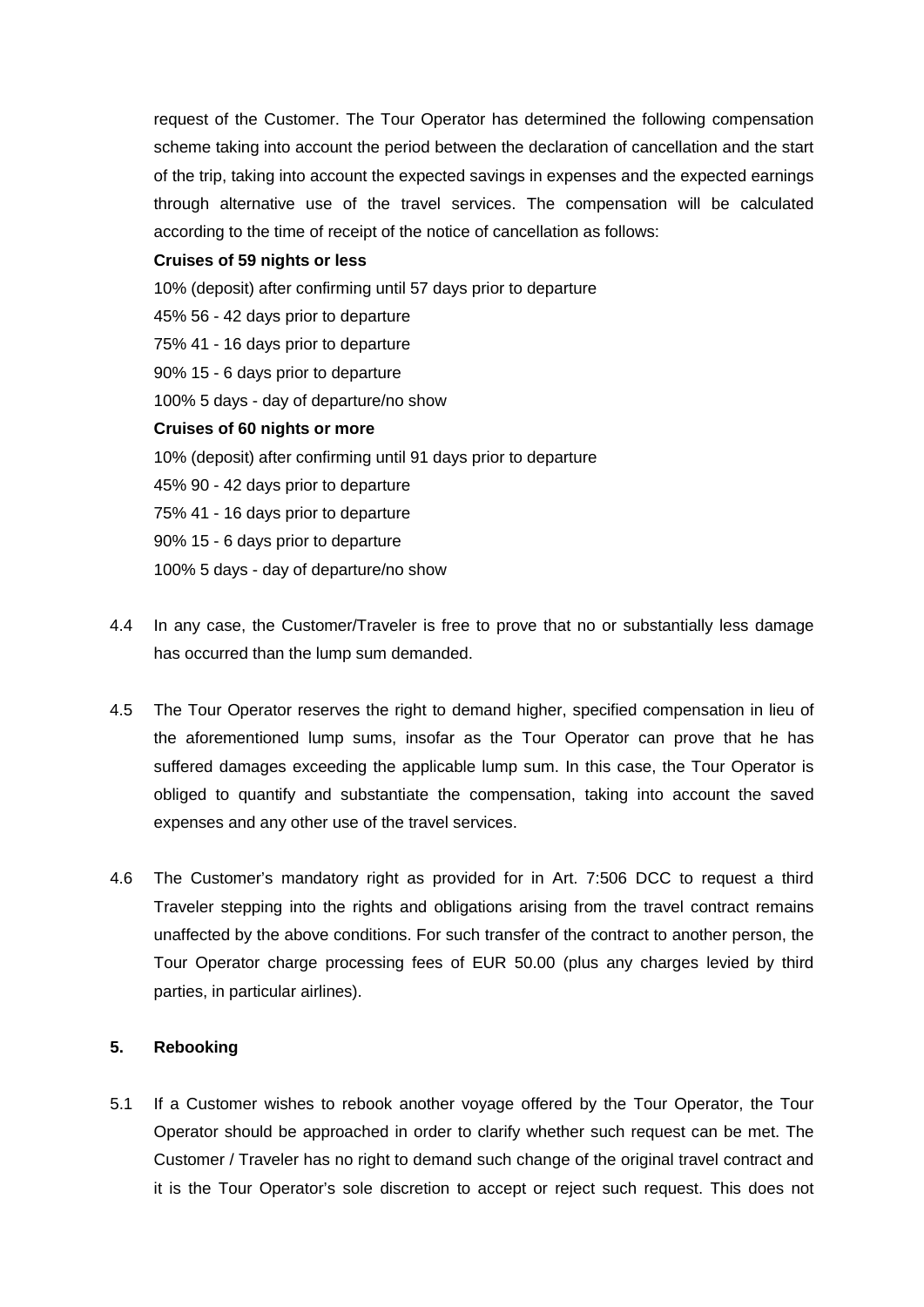apply if the rebooking is necessary because the Tour Operator has given no, insufficient or false pre-contractual information to the Traveler pursuant to Art. 7:503 DCC; in this case, the change is free of charge. Otherwise, rebooking is, if at all, possible only if the rebooking is requested for a trip that commences within six months after the original trip should have been commenced and only in the event such rebooked travel would be at least at the same value as the original one. Rebookings can only be made up to 56 days before departure and are only allowed once. In contrast, changes that relate only to individual (mediated) travel services (such as hotel or flights) are possible at any time before departure. For rebookings and changes, the Customer will then be charged EUR 100.00 per person as well as fees charged by third parties (e.g. airlines). Changes that relate to pure name corrections are free of charge, with the exception of possible fees charged by any mediated third parties (e.g. airlines) for it.

For rebookings and new bookings, the published terms and conditions apply; discounts and special conditions cannot be transferred.

5.2 Irrespective of this, each Customer is free to withdraw from the trip originally booked under the cancellation conditions in Section 4 and to book a new travel.

## **6. Unused services**

If the Traveler does not use individual travel services duly offered to him for reasons attributable to him (e.g. due to early return or for other compelling reasons such as medically indicated repatriation or upon the Travelers decision), the Customer/Traveler has no right to demand a pro rata refund of the travel price. The Tour Operator will endeavor to reimburse any refundable services saved by the third party service providers. This obligation does not apply if the services are completely insignificant or if a refund would be in conflict with legal or regulatory requirement.

# **7. Termination for behavioral reasons**

- 7.1 The Traveler has to obey the vessel's guidance at any given time. Ship board guidance can be reviewed on board upon request. In addition, the Traveler shall strictly adhere to any order of the Master or the Crew at any given time.
- 7.2 The Tour Operator may terminate the travel contract without notice if the Traveler
	- has not communicated before departure a known travel unfitness or any other personal condition affecting his ability to conduct the travel;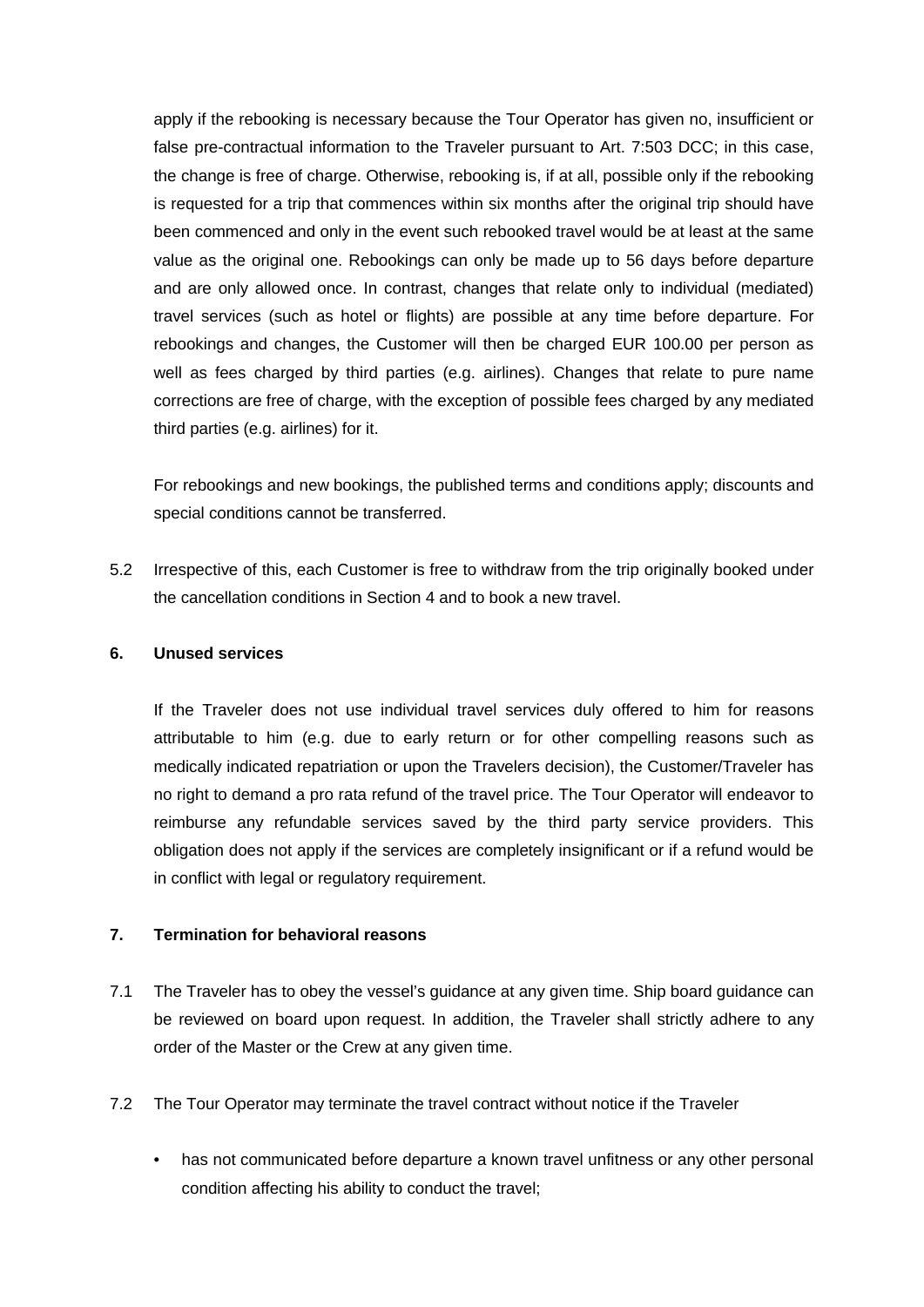- is incapacitated for travel due to illness, infirmity or any other reason, according to the judgment of the master or the ship's doctor;
- relies on a caregiver but travels without or is in need of any other support and lacks sufficient support;
- substantially disturbs the execution of a trip, despite a warning by the Tour Operator or the ship's management, or behaves contrary to the contract to such an extent that the immediate cancellation of the contract is justified;
- booked with false information;
- appears untimely when starting the trip or
- does not meet the necessary travel regulations or does not carry the necessary travel documents, so that there is a risk that other passengers may not leave the ship for shore leave;
- carries or brings on board weapons, munition, explosives or inflammable or any other dangerous goods or consumes, carries or brings on board drugs or any other such substances or commits a crime; any attempt of the afore shall also be included;
- commits substantial violations against the ship board guidance or does not follow reasonably given orders of the ship's crew and causing thereby danger to his, the ship's and her amenities' security or the security of any other person, or substantially disturbs or harass the crew or other travelers.
- 7.2 If the Tour Operator terminates the contract in accordance with this clause, the Tour Operator maintains the right to the travel price; however, the Tour Operator must deduct the value of the saved expenses as well as those advantages, which the Tour Operator obtains from the use of the unused service, if such, including amounts refunded to the Tour Operator by the third party service providers.

# **8. Duty of the Traveler in case of defects / misperformance**

8.1 Notification of defects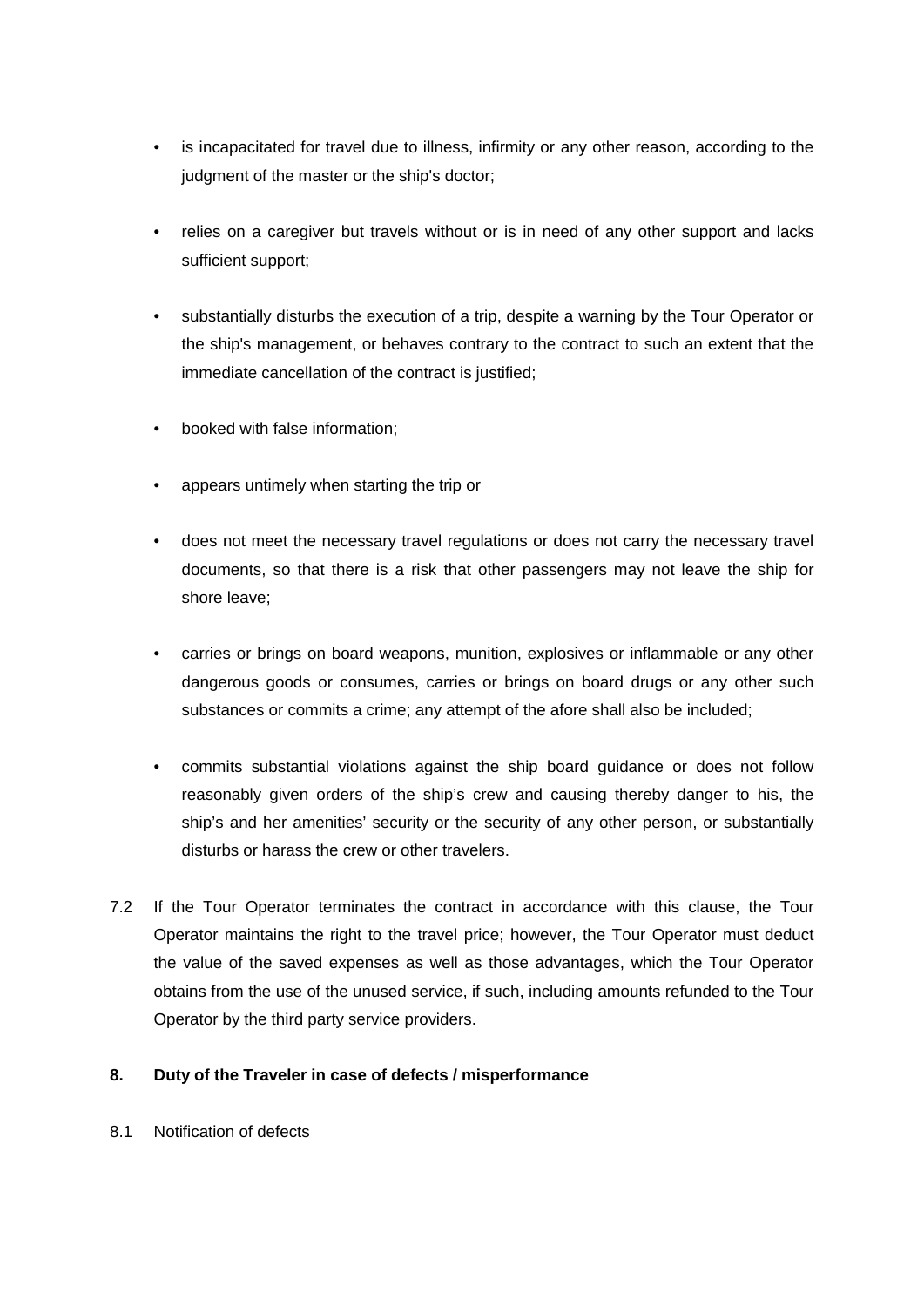If the trip is not performed in accordance with the contract, the Traveler can demand redress.

Insofar as the Tour Operator could not remedy the situation as a result of the Traveler's a culpable omission of giving a defect notification, the Traveler cannot assert any reduction claim according to Art 7:508 sect 4 DCC or claim for damages according to Art 7:508 sect. 5 DCC.

If the notification of the defect is obviously not futile or otherwise unreasonable, the Traveler is obliged to inform any travel deficiencies without undue delay to the Tour Operator's management team on board or to the Tour Operator's head office. The Traveler will be informed about the contact details of the Tour Operator in the contract description, but at the latest with the travel documents.

The Tour Operator's management team is instructed to provide remedies, if possible. However, he/she, as well as any other person on sight at the Guest Services or reception desk, or other Tour Operator's personnel or employees on board, is not authorized to acknowledge any Traveler's claims. Acknowledgment or acceptance will only be given / declared by the Tour Operator's management ashore via the head office

## 8.2 Deadline before termination

If, due to a defect as specified in Art 7:510 DCC, a Customer wants to terminate the travel contract, as the defect is substantial he has to set a reasonable deadline for the remedy. This does not apply if remedial action is denied by the Tour Operator or if the immediate remedy is necessary.

# 8.3 Baggage loss, luggage damage and delayed luggage

The Tour Operator strongly recommends that damage or delays in the delivery of air travel be reported immediately on the spot by means of a claim notice (P.I.R. = Property Irregularity Report) to the responsible airline. The claim notice is to be filed within seven days if the luggage is damaged and within 21 days after delivery if the luggage is delayed. Incidentally, the loss, damage or misdirection of baggage must be reported to the Tour Operator or the local agent of the Tour Operator.

### **9. Limitation of liability**

9.1 The contractual liability of the Tour Operator for damages that are not personal injuries and were not culpably caused is limited to three times the travel price.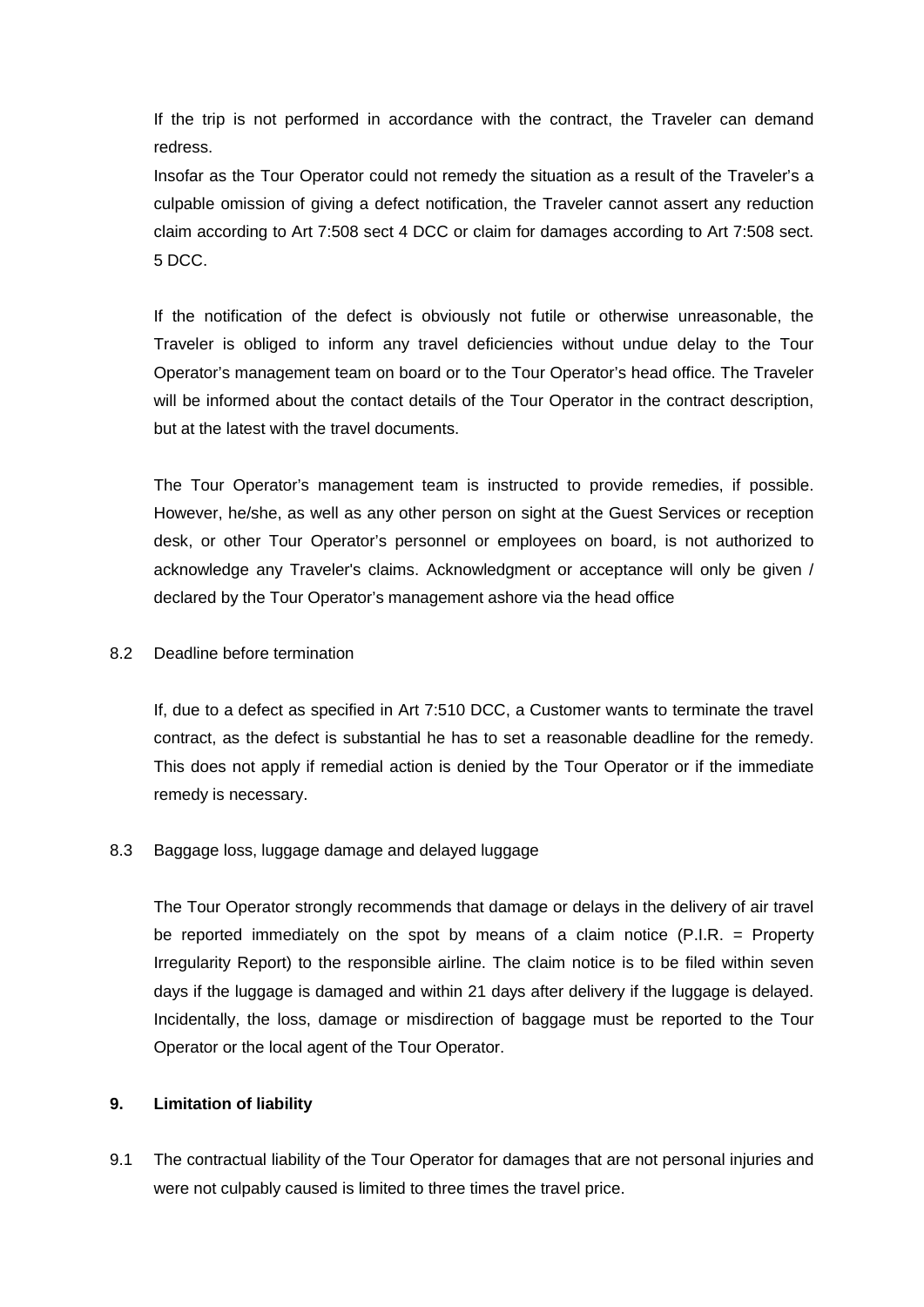Any further claims based on international conventions or on statutory provisions based on such conventions shall remain unaffected by this restriction.

9.2 The Tour Operator is not liable for defects, personal injuries and material damages in connection with services, which are mediated by the Tour Operator as third-party services only (e.g. mediated excursions, sport events, theater visits, exhibitions and any medical services or services of the on board shops or the spa or recreational facilities ) and if these services are clearly and expressly marked in the travel advertisement and the booking confirmation as third-party services, indicating the identity and address of the contractor, in such a way that for the Traveler these services are obviously not part of the travel services of the Tour Operator and were selected separately. Art. 7:513d DCC remains unaffected.

However, the Tour Operator is liable if and to the extent that the Traveler's damage was caused by the Tour Operator's infringement of his obligations with regard to information, explanation or organizational duties.

- 9.3 The Tour Operator is not liable for the loss or damage to any valuables (including but not limited to art, cameras of all kinds, video systems and mobile devices of all kinds – like mobiles, laptops, tablets – including any accessories) This shall not apply if the valuables have been deposited.
- 9.4 In any event, the Athens convention of 1974 and its protocol of 2002 including the IMO protocol and IMO guidelines, as implemented in the EU under EU regulation 392/2009 shall apply.

### **10. Assertion of claims, addressee; Information about consumer dispute resolution**

- 10.1 Claims under Art. 7:511 DCC shall be asserted by the Customer / Traveler to the Tour Operator. The assertion can also be made by notifying the travel agent if the trip was booked through this travel agent. A written assertion is recommended.
- 10.2 The Tour Operator has implemented a modern, fast and accommodating Guest Relations Management. The Guest Relations Management can be contacted by the Customers under [guestrelations@seabourn.com](mailto:guestrelations@seabourn.com) or by phone 001-206-626-9181. Therefore, the Tour Operator does not participate in official dispute resolution procedures. The Tour Operator provides this information in order to avoid effort and expense by futile contacting of the Consumer Arbitration Board.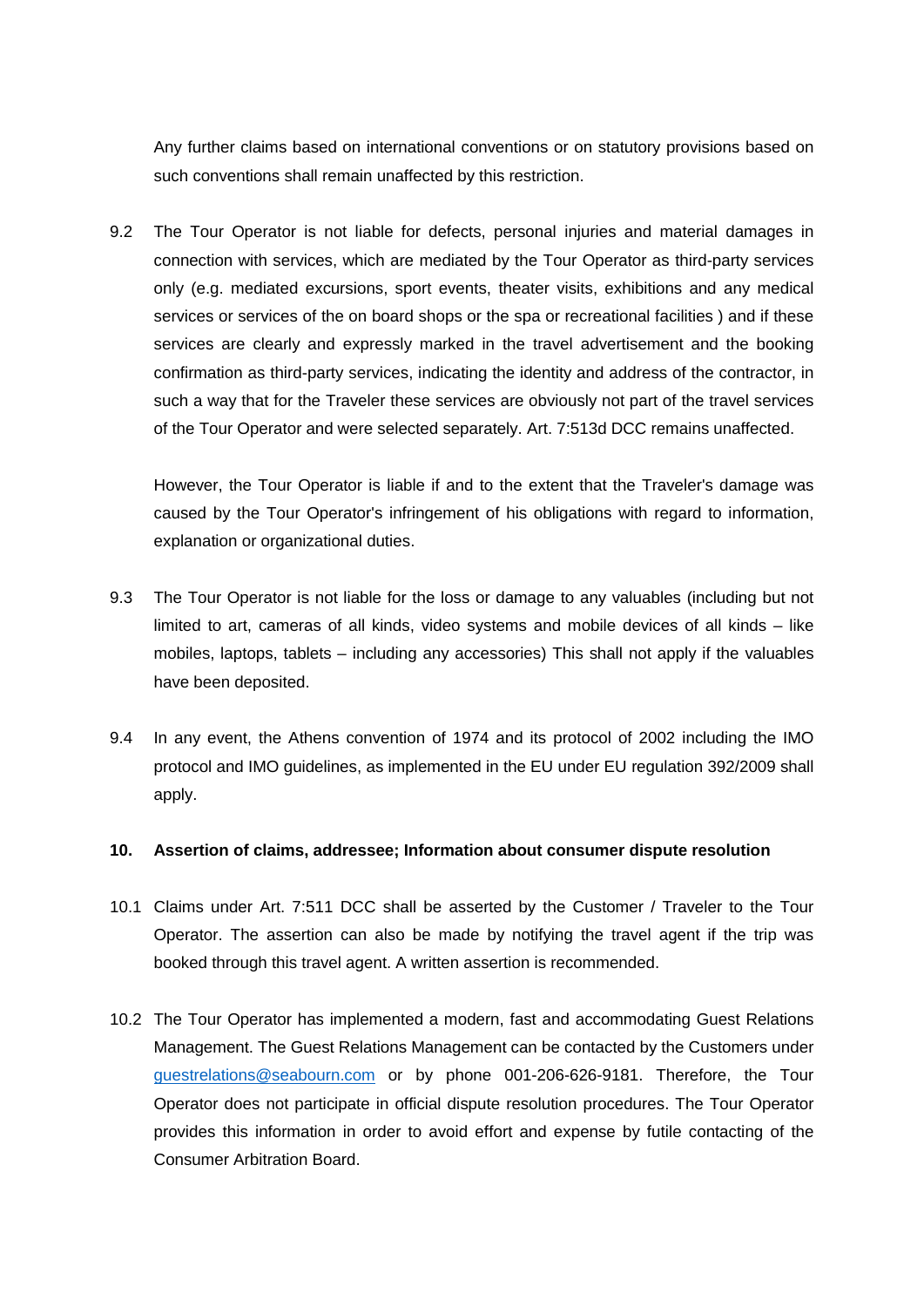#### **11. Information requirements concerning the identity of the operating air carrier**

The EU Regulation on informing air transport passengers of the identity of the operating air carrier obliges the Tour Operator to inform the Customer / Traveler of the identity of the operating airline and of all air traffic services to be provided during the booked trip at the time of booking. If at the time of booking the executing airline is not yet determined, then the Tour Operator is obliged to name the airline and the airlines that will probably carry out the flight. Once the Tour Operator knows which airline will perform the flight, the Tour Operator must inform the Customer / Traveler. If the airline referred to the client as the operating airline changes, the Tour Operator must inform the Customer / Traveler about the change. The Tour Operator must take all reasonable steps to ensure that the Customer / Traveler is informed of the change as soon as possible. The list of EU-banned airlines is available on the official EU website.

#### **12. Passport, visa and health regulations, medical care**

- 12.1 The Tour Operator shall inform the Customer / Traveler about general passport and visa requirements as well as health formalities of the destination countries for obtaining any necessary visas prior to conclusion of the contract, as well as any changes thereto prior to departure.
- 12.2 The Customer is responsible for obtaining and carrying with him/her the officially required travel documents, any necessary vaccinations and compliance with customs and foreign exchange regulations. Disadvantages arising from non-compliance with these regulations, e.g. the payment of cancellation fees, are at his expense. This does not apply if the Tour Operator has not, inadequately or incorrectly informed the Traveler.
- 12.3 The Tour Operator is not liable for the timely granting and receipt of necessary visas by the respective diplomatic representation if the Customer has commissioned him with the procurement, unless the Tour Operator has culpably violated his own obligations.
- 12.4 Shipboard doctors and medical personal are available for the Traveler's support at the ship board hospital in case of medical need. An intensive medical support can only be provided at a limited level. Travelers currently undergoing medical treatment have to inform themselves prior booking and immediately prior departure about the available medical facilities and its restrictions. Travelers who request medical treatment or any other kind of advice or service provided by the board hospital will enter into a contract with the ship board doctor but not with the Tour Operator. The services of the ship board doctor / the hospital are not part of the travel contract and the ship board doctor is not under the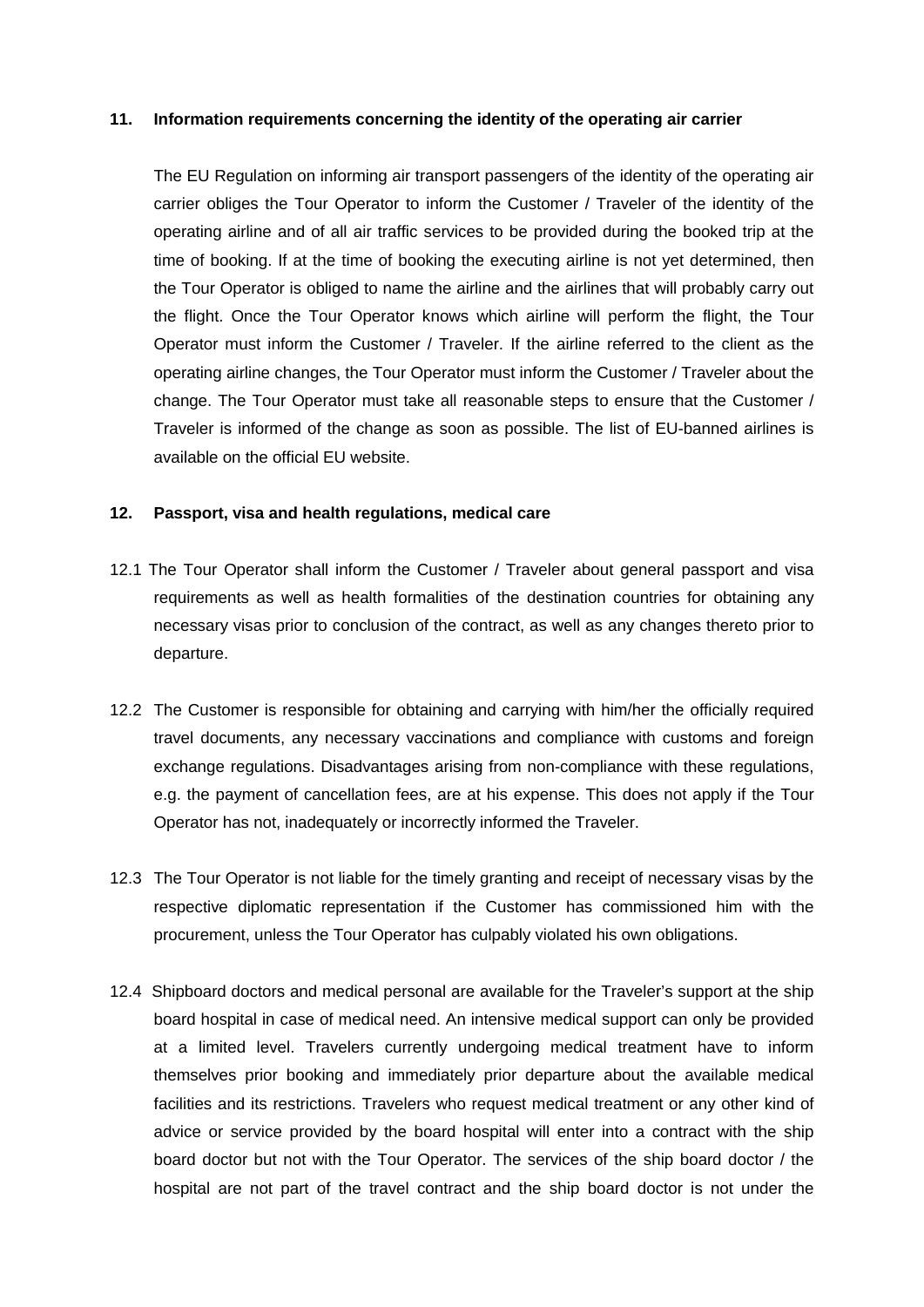supervision of the Tour Operator and is not bound by the Tour Operator's orders. The medical treatment on board is not a medical treatment as provided in your home country, yet is considered as a medical treatment abroad. It is the sole responsibility of the Traveler, to take out appropriate international travel health and/or travel insurance. In case of certain emergencies it might be determined necessary to repatriate or take the Traveler from aboard the ship in the next port of call or at sea. The Traveler has to fully bear the costs thereof.

### **13. Data Protection / Advertising Counterclaim Law**

- 13.1 The Tour Operator uses the data provided by the Customer / Traveler in connection with the travel booking to justify, implement and fulfill the travel contract. In addition, the Tour Operator uses Customer data in order to occasionally provide the Customer / Traveler with specific information about his cruise offers by post.
- 13.2 We process all data for the establishment and implementation of the contract on the basis of Art. 6 para. 1 letter a (consent), letter b (contractual context) of the EU General Data Protection Regulation (EU-GDPR). We also use your contact and contract data for advertising purposes on the basis of a legitimate interest (Article 6 (1) (f) of the GDPR). The legitimate interest lies in our sales interest. We process special categories of data on the basis of your consent or for the fulfillment of legal claims (Article 9 (2) (a) and (f) of the GDPR).
- 13.3 A promotional telephone conversation will only take place if the Customer / Traveler has expressly consented to this.

13.4 If the Tour Operator receives the e-mail address of the Customer / Traveler in connection with the sale of his voyages, the Tour Operator also uses them to inform the Customer / Traveler occasionally by e-mail about his cruise offers. The Customer / Traveler may object to the use of the e-mail address for advertising purposes at any time without incurring other than the transmission costs according to the basic tariffs.

Incidentally, the Customer / Traveler may object to the use of the Customer data for promotional purposes at any time by a form-free message to the Tour Operator.

13.5 We will only disclose your data to the following categories of recipients: agencies for sending mail and e-mail, financial service providers for conducting payment transactions; travel and event service providers such as u. a. airlines, hotels, travel agencies. These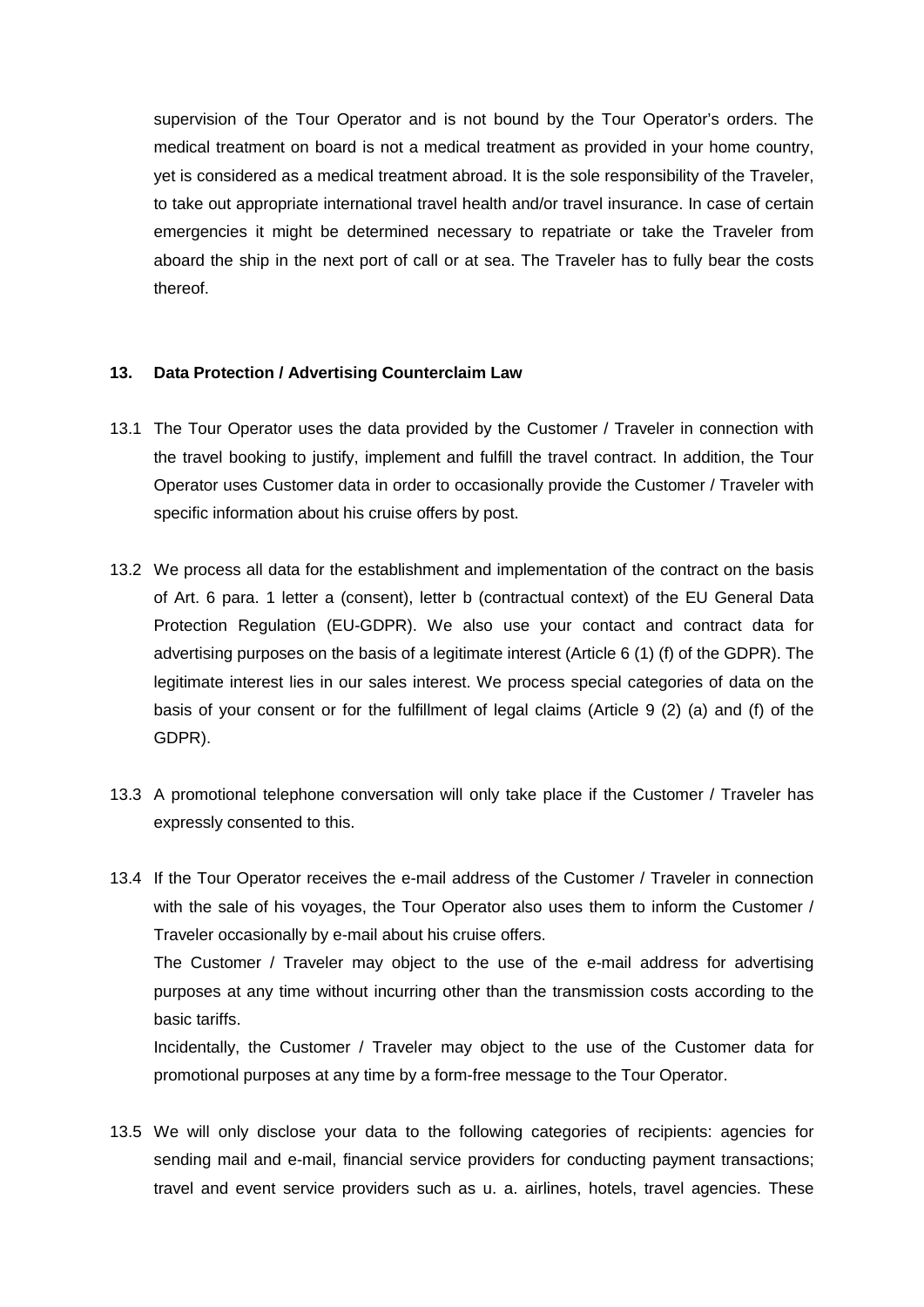service providers process the data exclusively to carry out our orders. Other recipients include immigration agencies and port agents, depending on the destination country. Depending on the country of destination, there may also be transfers to the third country (outside the EU).

- 13.6 We store your contractually relevant data for the duration of the statutory storage period. Incidentally, the storage period depends on your revocation or opposition.
- 13.7 As a Customer, you have the following rights under GDPR: Right to information (Article 15), correction (Article 16), deletion (Article 17), restriction (Article 18), data portability (Article 20) and opposition (Article 21). Consents can be withdrawn at any time without affecting the legality of the processing carried out on the basis of the consent until the revocation.
- 13.8 In all data protection matters, you can contact our data protection officer directly at the following address: .........
- 13.9 You can also raise privacy complaints with your regional data protection supervisory authority.
- 13.10 Further privacy information is available at [https://www.seabourn.com.](https://www.seabourn.com/)

Issued June 2019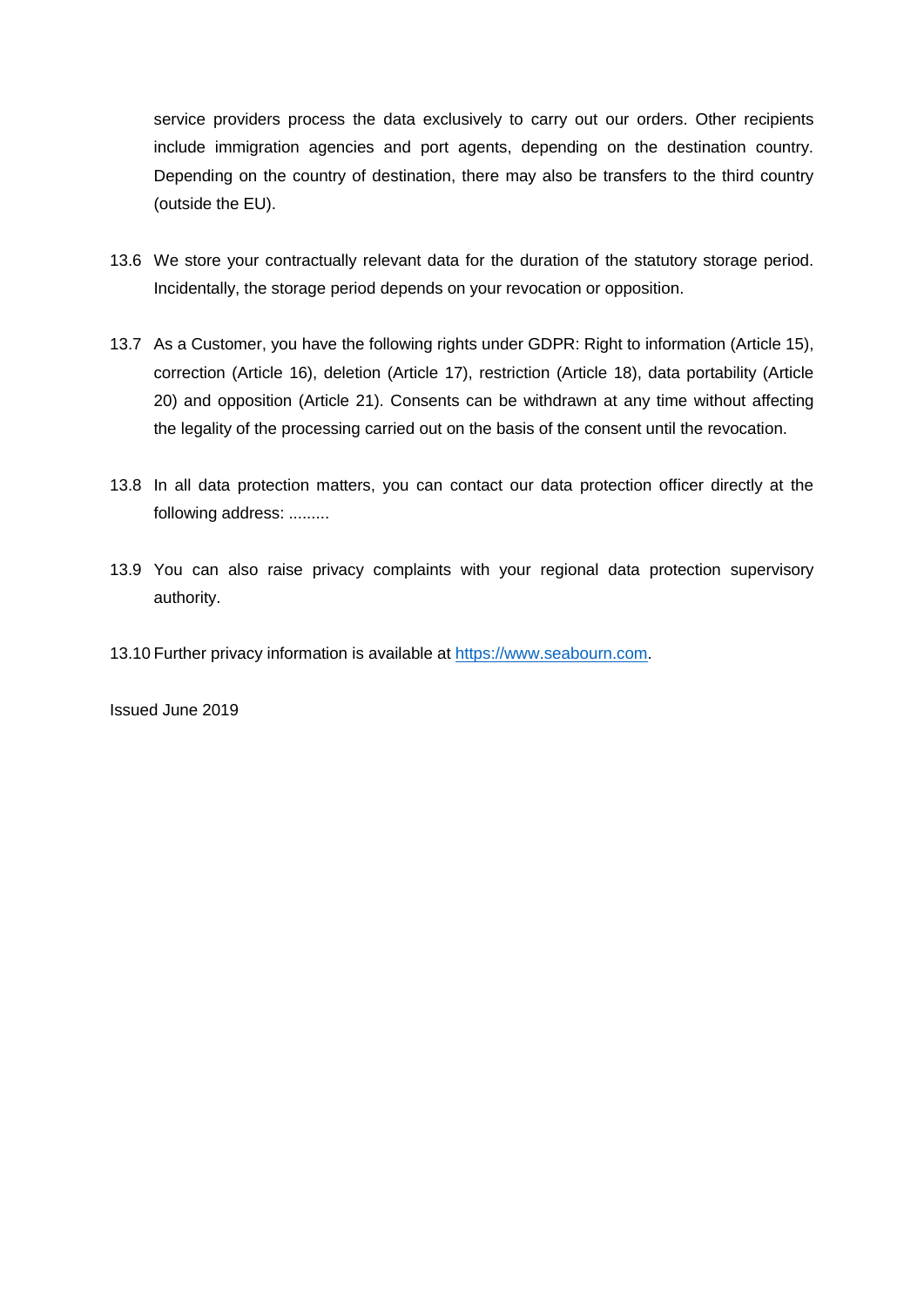**The main rights of Customers / Travelers under Directive (EU) 2015/2302 are set out below:**